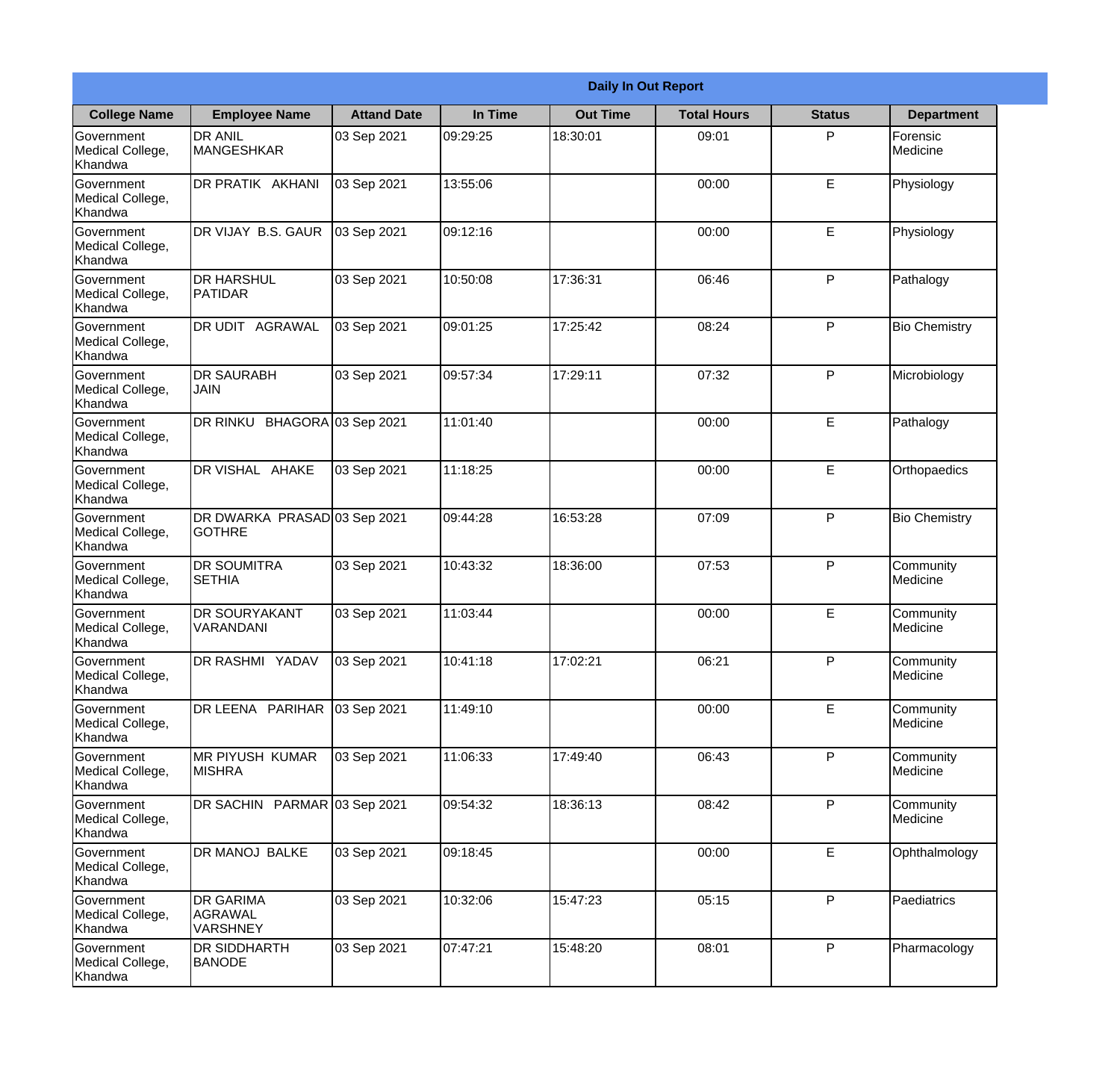| <b>Designation</b>                  | <b>Category</b>   |
|-------------------------------------|-------------------|
| Assistant Professor   Para Clinical |                   |
| Assistant Professor   Non Clinical  |                   |
| Associate Professor Non Clinical    |                   |
| Assistant Professor   Para Clinical |                   |
| Associate Professor Non Clinical    |                   |
| Associate Professor Para Clinical   |                   |
| Assistant Professor   Para Clinical |                   |
| Assistant Professor   Clinical      |                   |
| Demonstrator/Tutor   Non Clinical   |                   |
| <b>Assistant Professor</b>          | Para Clinical     |
| Demonstrator/Tutor                  | Para Clinical     |
| Assistant Professor   Para Clinical |                   |
| Assistant Professor   Para Clinical |                   |
| Statistician                        | Para Clinical     |
| <b>Assistant Professor</b>          | Para Clinical     |
| <b>Assistant Professor</b>          | <b>I</b> Clinical |
| Associate Professor Clinical        |                   |
| Associate Professor Para Clinical   |                   |

## **Daily In Out Report**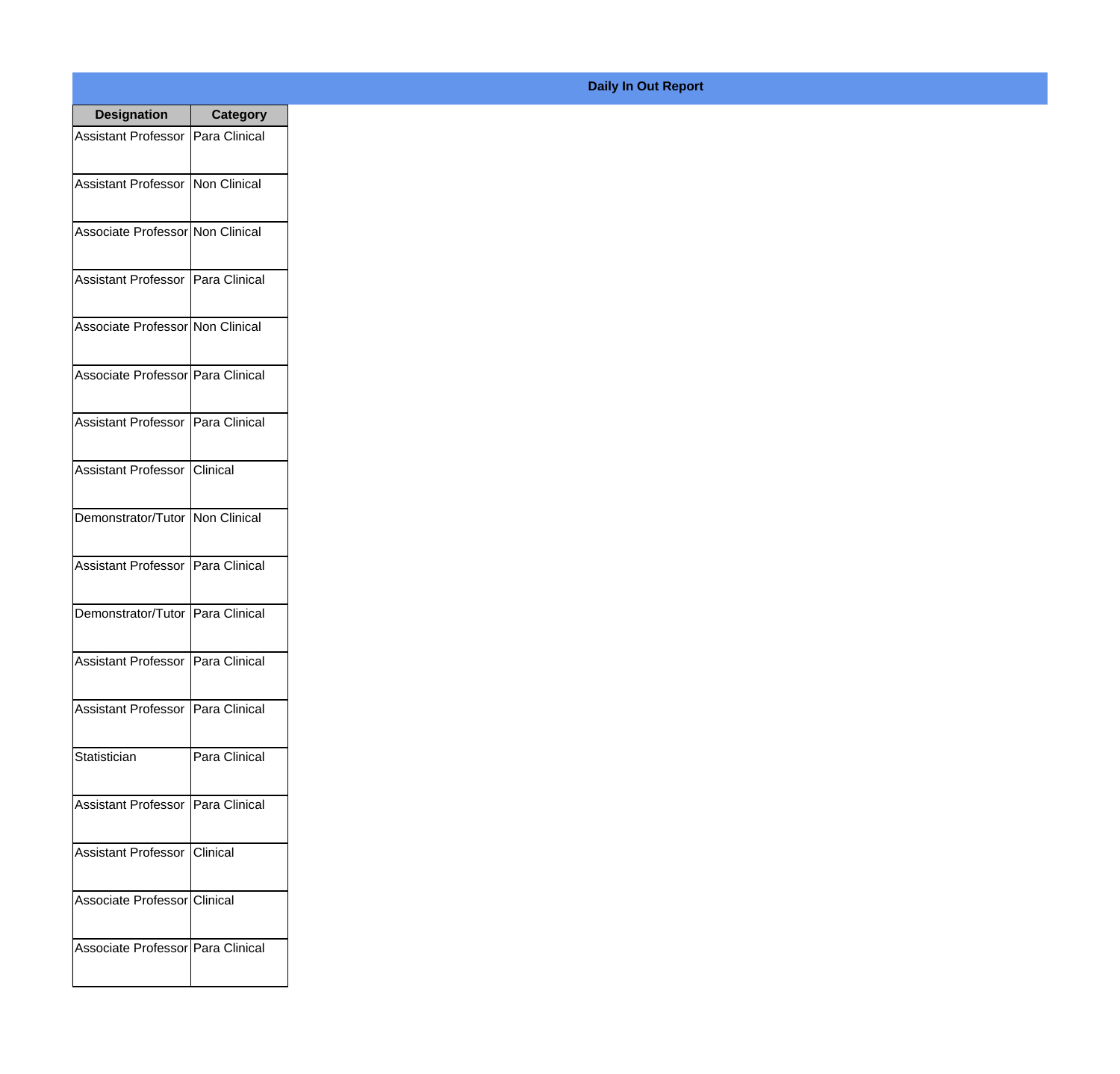|                                                  |                                                       |             |          |          | <b>Daily In Out Report</b> |              |                             |
|--------------------------------------------------|-------------------------------------------------------|-------------|----------|----------|----------------------------|--------------|-----------------------------|
| Government<br>Medical College,<br>Khandwa        | <b>DR CHANDNI</b><br>KAROLE                           | 03 Sep 2021 | 09:18:39 |          | 00:00                      | E            | Ophthalmology               |
| Government<br>Medical College,<br>Khandwa        | <b>DR PRIYA KAPOOR</b><br><b>KAPOOR</b>               | 03 Sep 2021 | 14:09:16 |          | 00:00                      | E            | Pathalogy                   |
| <b>Government</b><br>Medical College,<br>Khandwa | <b>DR SAPNA</b><br><b>MAHESHRAM</b>                   | 03 Sep 2021 | 10:51:40 |          | 00:00                      | E            | Community<br>Medicine       |
| Government<br>Medical College,<br>Khandwa        | <b>DR NISHA</b><br>KAITHWAS                           | 03 Sep 2021 | 10:28:06 | 13:43:12 | 03:15                      | P            | Psychiatry                  |
| Government<br>Medical College,<br>Khandwa        | <b>DR RAJU</b>                                        | 03 Sep 2021 | 09:58:18 |          | 00:00                      | E            | Forensic<br>Medicine        |
| Government<br>Medical College,<br>Khandwa        | <b>DR RANJEET</b><br><b>BADOLE</b>                    | 03 Sep 2021 | 11:00:54 |          | 00:00                      | E            | <b>General Medicine</b>     |
| Government<br>Medical College,<br>Khandwa        | <b>DR ASHOK</b><br><b>BHAUSAHEB NAJAN</b>             | 03 Sep 2021 | 10:51:47 | 17:04:42 | 06:13                      | P            | Forensic<br>Medicine        |
| Government<br>Medical College,<br>Khandwa        | <b>DR ASHOK</b><br><b>BHAUSAHEB NAJAN</b>             | 03 Sep 2021 | 17:35:30 |          | 06:13                      | $\mathsf{P}$ | Forensic<br>Medicine        |
| Government<br>Medical College,<br>Khandwa        | <b>DR NITESHKUMAR</b><br>KISHORILAL<br><b>RATHORE</b> | 03 Sep 2021 | 10:39:53 | 16:58:03 | 06:19                      | $\mathsf{P}$ | Pharmacology                |
| <b>Government</b><br>Medical College,<br>Khandwa | <b>DR PRIYESH</b><br><b>MARSKOLE</b>                  | 03 Sep 2021 | 11:27:04 | 16:51:17 | 05:24                      | P            | Community<br>Medicine       |
| <b>Government</b><br>Medical College,<br>Khandwa | <b>DR SANGEETA</b><br><b>CHINCHOLE</b>                | 03 Sep 2021 | 11:03:23 |          | 00:00                      | E            | Physiology                  |
| Government<br>Medical College,<br>Khandwa        | DR NISHA MANDLOI<br><b>PANWAR</b>                     | 03 Sep 2021 | 09:57:25 | 16:23:19 | 06:26                      | P            | Obstetrics &<br>Gynaecology |
| Government<br>Medical College,<br>Khandwa        | DR NANDINI DIXIT                                      | 03 Sep 2021 | 10:31:58 |          | 00:00                      | E            | Paediatrics                 |
| Government<br>Medical College,<br>Khandwa        | <b>DR JITENDRA</b><br><b>AHIRWAR</b>                  | 03 Sep 2021 | 10:17:32 |          | 00:00                      | E            | Pathalogy                   |
| Government<br>Medical College,<br>Khandwa        | <b>DR MUKTESHWARI</b><br><b>GUPTA</b>                 | 03 Sep 2021 | 11:22:14 | 17:39:02 | 06:17                      | P            | Pharmacology                |
| Government<br>Medical College,<br>Khandwa        | <b>DR PURTI AGARWAL</b><br>SAINI                      | 03 Sep 2021 | 10:45:39 |          | 00:00                      | E            | Pathalogy                   |
| Government<br>Medical College,<br>Khandwa        | DR YASHPAL RAY                                        | 03 Sep 2021 | 11:20:17 |          | 00:00                      | $\mathsf E$  | Anatomy                     |
| Government<br>Medical College,<br>Khandwa        | RENU WAGHMARE                                         | 03 Sep 2021 | 11:01:34 | 18:02:10 | 07:01                      | P            | Community<br>Medicine       |